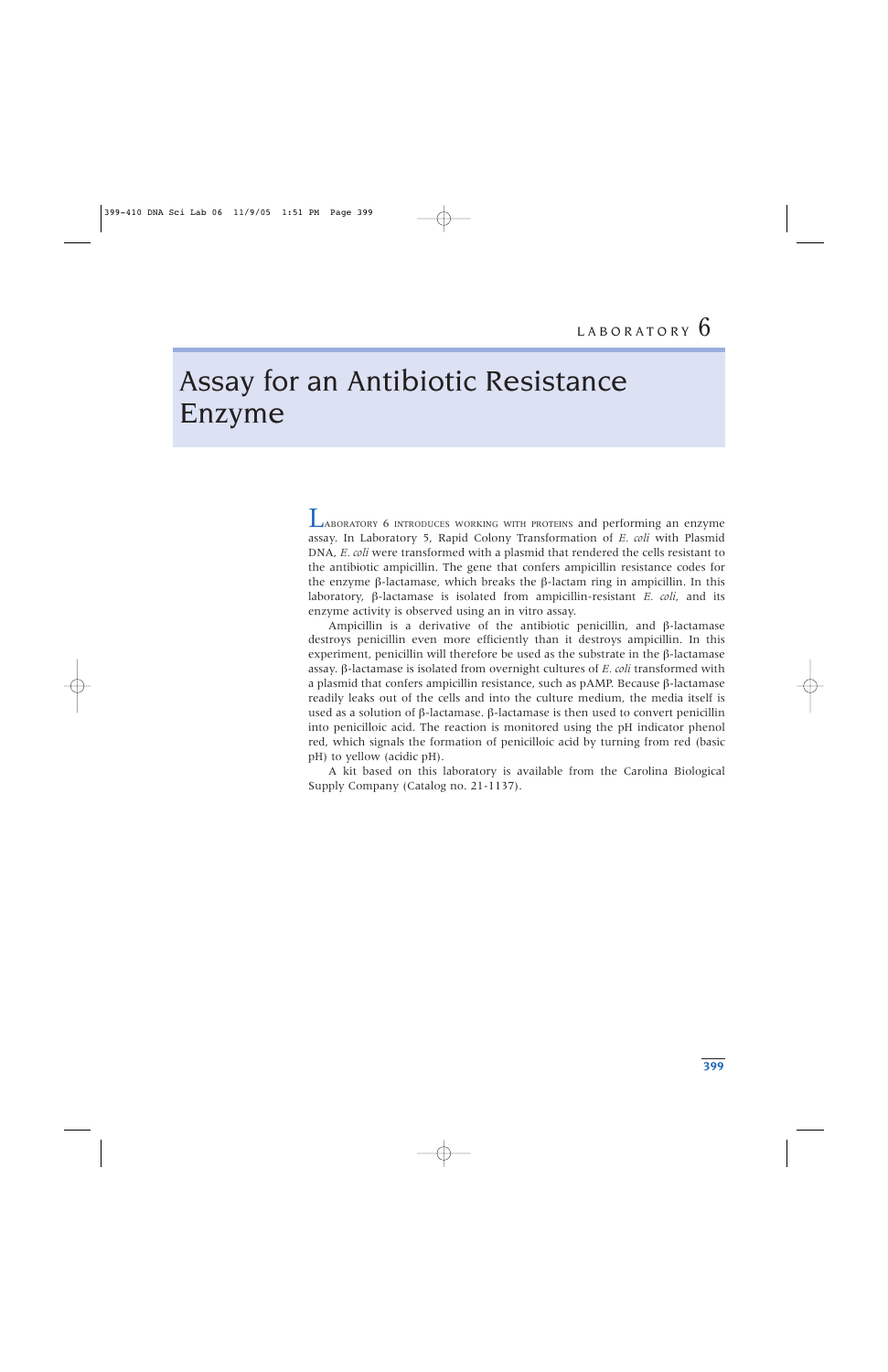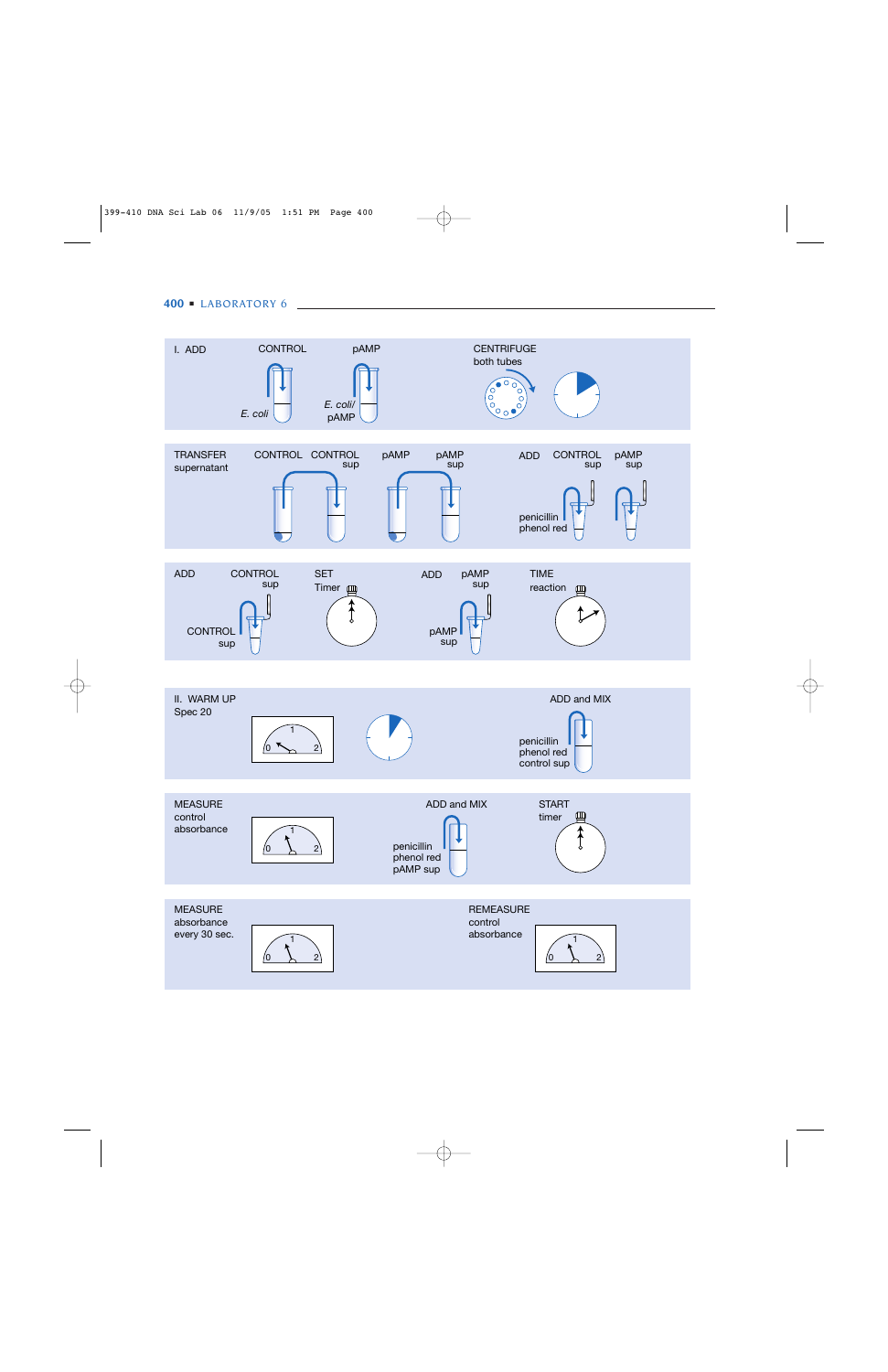# PRELAB NOTES

### β-lactamase

β-lactamase is so-called because it acts to break a bond in a four-member ring in the ampicillin molecule called a β-lactam ring. The enzyme has a similar action on penicillin, which converts to penicilloic acid in the reaction. In fact, β-lactamase is commonly called penicillinase. Penicillin and penicilloic acid are shown below. The enzyme acts on the carbon marked with a circle.



β-lactamase is easy to isolate because it is stored in the *E. coli* periplasm, the space between the inner cell membrane and the cell wall, and leaks into the surrounding media. Thus, the growth media from an overnight culture of *E. coli* containing pAMP plasmid becomes a ready source of β-lactamase. Cells can be removed and the supernatant can be used as a β-lactamase solution. β-lactamase is fairly stable and can be frozen, thawed, and reused, but like any enzyme, it should not be left at room temperature for long periods of time. Keep  $\beta$ -lactamase on ice when not in use.

The  $\beta$ -lactamase solution may have a low pH, which can interfere with the assay. Test by mixing 100 µl of phenol red with 200 µl of β-lactamase solution. If the solution turns orange or yellow, the pH of the β-lactamase is too low. The pH of the β-lactamase can be adjusted to 7.0 using NaOH and a pH meter. Alternatively, increase the concentration of Tris (pH 7.9) in the phenol red from 10 mM to 20 mM or use Tris at a higher pH, such as 8.5 or 9.

#### Assay Conditions

The assay for  $\beta$ -lactamase is very simple. As the enzyme converts penicillin to penicilloic acid, the associated formation of hydrogen ions (H+) can be monitored using a pH indicator. The pH indicator in this experiment is phenol red. At basic pH (>7.0), a solution of phenol red is red-pink. As the pH drops below 7.0 (i.e., becomes acidic), the solution changes first to orange and finally to yellow. Here, the reaction will be started at a pH of 7.9 (by adding 10 mM Tris [pH 7.9] to the phenol red solution). This colorimetric reaction can be quantitated using a spectrophotometer to measure the increase in absorbance at 430 nm, the absorption optimum for yellow. (Any spectrophotometer that can be used to read visible light, such as a Spectronic 20+, will suffice.) The rate of the reaction will vary, based on the quality of the  $\beta$ -lactamase. Generally, the reaction is complete within 10 minutes.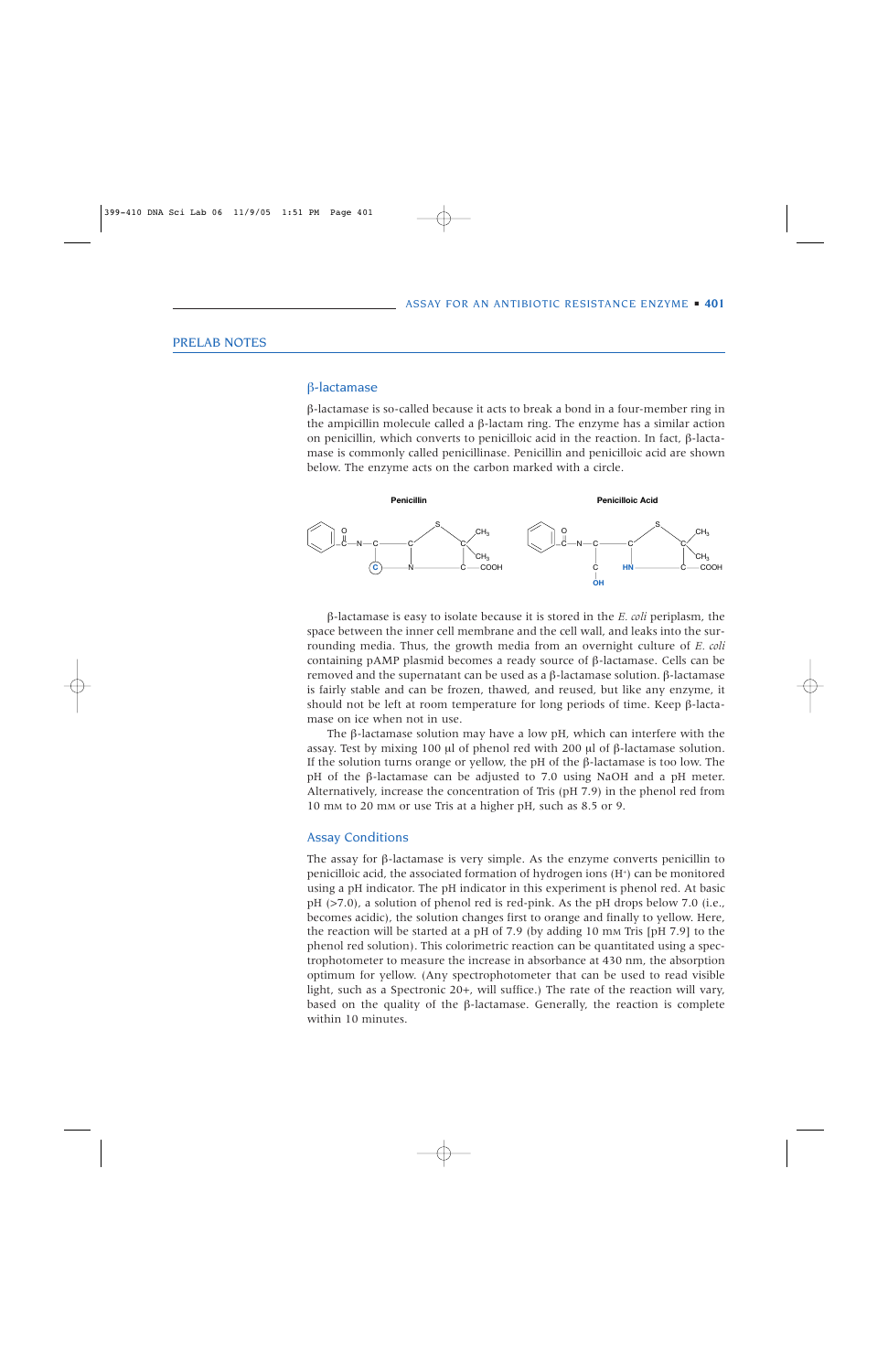# Plasmid Selection

Any plasmid carrying ampicillin resistance can be used in this experiment, although we recommend using pAMP. It is suggested that colonies obtained from Laboratory 5, Rapid Colony Transformation of *E. coli* with Plasmid DNA, be used as the source of ampicillin-resistant bacteria. Transformed colonies from Laboratory 5 can be stored at 4ºC and used to make an overnight culture for up to 1 week. After 1 week, most or all of the cells on an LB-AMP plate will be dead.

# Penicillin Solution

There are various forms of penicillin, but for this laboratory, we recommend using penicillin-G Procaine salt to make the penicillin solution. Do not worry if the salt does not completely dissolve; the solution is still usable. Note that penicillin-G Procaine salt is usually sold in units of activity. Generally, the number of units/gram is ~1000/mg. In addition, be aware that penicillin can break down into penicilloic acid spontaneously, especially if it is in solution for too long, if it is in solution at room temperature overnight or longer, or if the penicillin salt is old. Before use, check the penicillin solution by mixing 700 µl with 100 µl of phenol red solution. The phenol red may become pale red to pink, indicating the presence of a small amount of penicilloic acid. If the phenol red turns orange, we recommend that you make a fresh solution using a new stock of penicillin-G.

#### FOR FURTHER INFORMATION

The protocol presented here is based on the following published methods.

Skinner A. and Wise R. 1977. A comparison of three rapid methods for the detection of beta-lactamase activity in *Haemophilus influenzae. J. Clin. Pathol.* **30:** 1030–1032. Wong K.W. and Soo-Hoo T.S. 1976. A rapid, simple agar-overlay method for the detection of pencillinase-producing *Staphylococcus aureus* in the clinical bacteriology laboratory. *Jpn. J. Microbiol.* **20:** 153–154.

### PRELAB PREPARATION

- 1. Prepare a 0.04% solution of phenol red in 10 mM Tris (pH 7.9). This solution can be stored indefinitely at room temperature. Phenol red is typically sold as a 1% solution.
- 2. The day before the laboratory, prepare two *E. coli* cultures according to the protocol in Laboratory 2B, Overnight Suspension Culture. Inoculate the first culture with a cell mass scraped from one wild-type MM294 colony from an LB plate. You will need one 5-ml culture per experiment. Inoculate the second culture with colonies selected from the +LB/amp plate from Laboratory 5, Rapid Colony Transformation of *E. coli* with Plasmid DNA. You will need one 5-ml culture per experiment. Grow this culture in LB broth plus ampicillin. If possible, use a higher concentration of ampicillin  $(200 \mu g/ml)$  than previously suggested.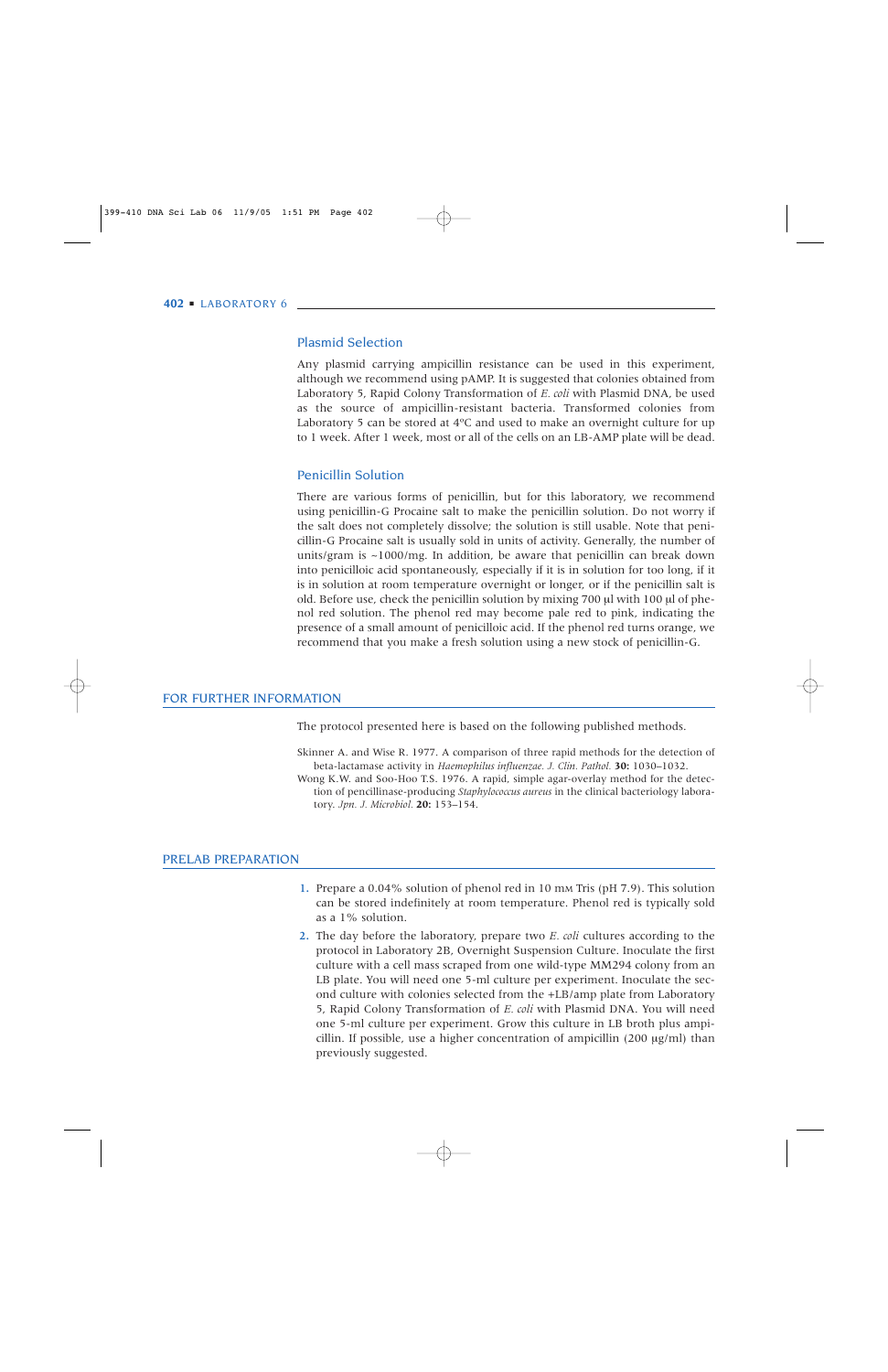- 3. On the day of the laboratory, make up a 4 mg/ml solution of penicillin-G. Keep at 4ºC until needed. If making the solution the day before, be aware that it will break down to penicilloic acid if left at room temperature. Store at 4ºC overnight or at –20ºC for long-term storage.
- 4. Test reagents on the day of the laboratory. Mix phenol red solution with the penicillin stock to check pH (see Prelab Notes).
- 5. Prepare aliquots for each experiment:
	- 1 *E. coli* overnight culture (5 ml) in 15-ml culture tube labeled "control" 1 *E. coli*/pAMP overnight culture (5 ml) in 15-ml culture labeled "pAMP" 6 ml of 4 mg/ml penicillin-G

1 ml of 0.04% phenol red solution

# MATERIALS

#### **REAGENTS**

| <i>E. coli</i> overnight culture (1)             |
|--------------------------------------------------|
| E. coli/pAMP overnight culture (1)               |
| LB broth                                         |
| LB broth/amp                                     |
| Penicillin-G $\nabla$ (4 mg/ml)                  |
| Phenol red $\blacktriangledown$ solution (0.04%) |
|                                                  |

#### **SUPPLIES AND EQUIPMENT**

Beaker for waste/used tips Bleach  $(10\%)$  or disinfectant Clinical centrifuge Culture tubes (15 ml) Micropipettor  $(100-1000 \text{ µl}) + \text{ tips}$ Permanent marker Spectrophotometer (optional) Spectrophotometer tubes (clear) Test tube rack Timer or stopwatch Tubes (1.5 ml)

 $\blacktriangledown$  See Appendix 4 for Cautions list.

#### METHODS

# I. Set Up β-lactamase Assay (30 minutes)

- 1. Collect the reagents and place them in a test tube rack on the lab bench.
- 2. Obtain two 15-ml tubes, one containing 5 ml of *E. coli*/pAMP overnight culture (labeled "pAMP") and a second containing 5 ml of wild-type *E. coli* culture (labeled "control"). Label the tubes with your name.
- 3. Place two tubes in a balanced configuration in a rotor of a clinical centrifuge. Centrifuge cells at 2500–4000 rpm for 10–15 minutes to pellet cells on the bottom-side of the culture tube.
- 4. While the tubes are in the centrifuge, label one fresh 15-ml culture tube "control sup." Label a second fresh 15-ml culture tube "pAMP sup." Label both tubes with your name.



*A tight pellet will form at the bottom of the tube after centrifugation and the supernatant should be clear. If the supernatant is cloudy, recentrifuge 5 minutes longer and if possible increase the speed.*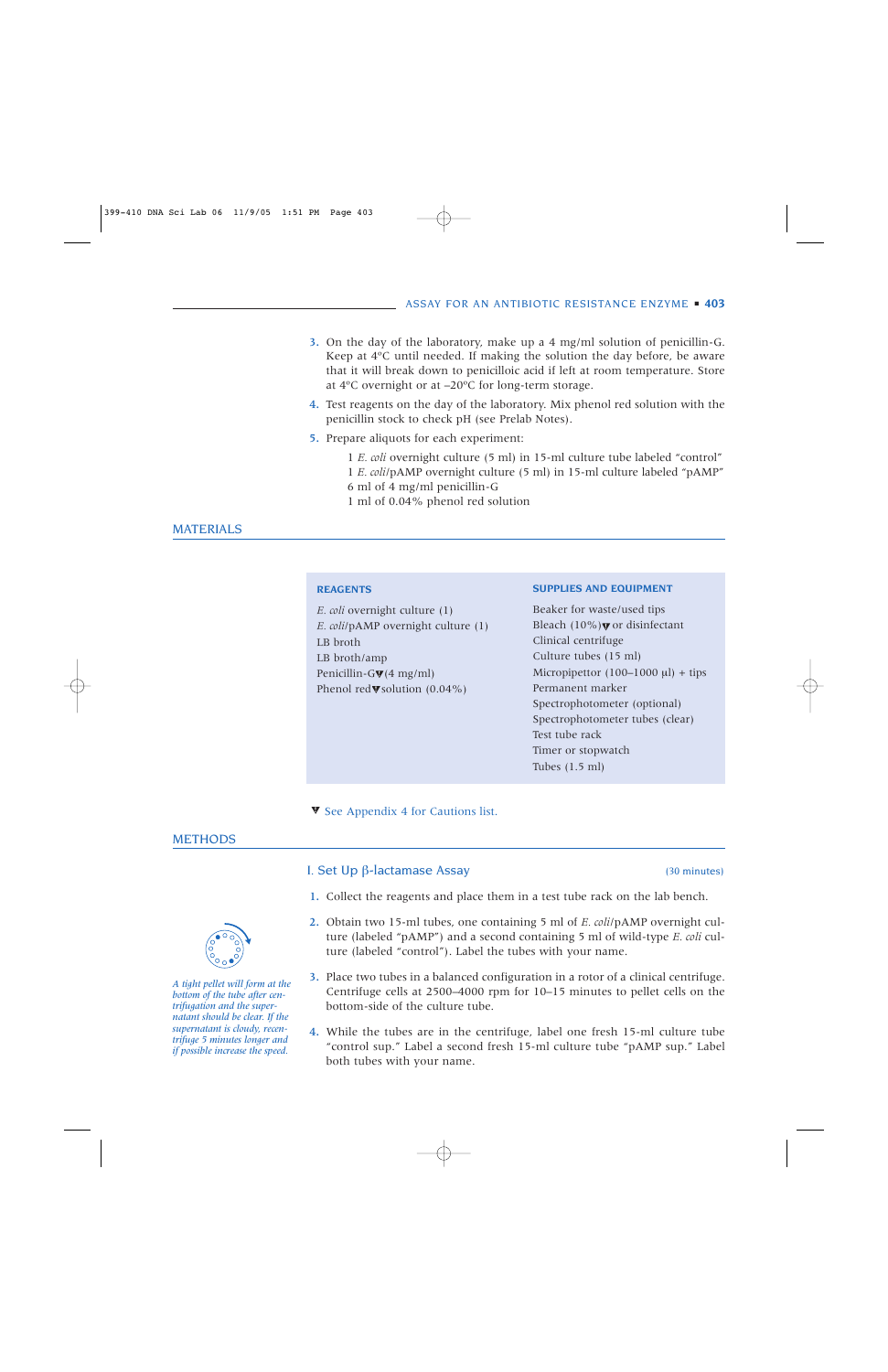

*You do not want any of the cell pellet and have plenty of* β*-lactamase, so leave a little of the supernatant behind to avoid disturbing the pellet.*



*The phenol red solution may turn from dark red to a reddish orange in color. This is normal. If it turns orange or even yellow, the penicillin has already broken down to penicilloic acid. Get a fresh solution of penicillin.* 



*The red color should slowly fade to a rose color, then to orange, and finally, when the reaction is complete, completely to yellow. Try to be accurate in timing reaction. One variable may be your judgment of when the reaction is yellow. At this point, note the time again or stop the timer and record.*



- 5. When the centrifuge stops, pour off the supernatant from each tube into the correspondingly labeled fresh 15-ml tube. *Do not to disturb cell pellet*. The " $pAMP$  sup" tube contains  $β$ -lactamase that has leaked into the supernatant, and the "control sup" tube contains control supernatant. Bacterial pellets may be frozen for further analysis.
- 6. Obtain two 1.5-ml tubes. Label one tube "control sup" and the other "pAMP sup."
- 7. Use the matrix below as a checklist while adding reagents to each reaction. Read down each column, adding the same reagent to all appropriate tubes. *Use a fresh tip for each reagent*. Refer to detailed instructions that follow.

|             |              | Phenol            | Control | <b>pAMP</b>       |
|-------------|--------------|-------------------|---------|-------------------|
| Tube        | Penicillin-G | red               | sup     | sup               |
| Control sup | 700 µl       | $100 \mathrm{ul}$ | 200 ul  | $\qquad \qquad -$ |
| pAMP sup    | 700 µl       | $100 \mu l$       |         | $200 \mu l$       |

- 8. Use a micropipettor to add 700 µl of penicillin solution to each 1.5-ml reaction tube.
- 9. Use a fresh tip to add 100 µl of phenol red to each reaction tube.
- 10. Use a fresh tip to add 200 µl of "control sup" solution to the 1.5-ml reaction tube labeled "control sup."
- 11. Note time, or set timer, and then use a fresh tip to add 200 µl of "pAMP sup" β-lactamase solution to the "pAMP sup" reaction tube. Invert tube to mix. Work quickly as the reaction will begin as soon as the  $\beta$ -lactamase is added. If working with a partner, one person adds the β-lactamase while the other sets the timer.
- 12. Begin timing the reaction. Place the tube in a rack to watch the color change. (Remember that temperature affects the rate of the reaction, so do not hold the tube in your hand as this will speed up the reaction.) Determine the time it takes for the reaction to turn yellow.

TIME FOR THE REACTION TO TURN FROM RED TO YELLOW

# II. Quantitative β-lactamase Reaction (30 minutes)

Now follow the enzyme reaction quantitatively by monitoring in a spectrophotometer, such as the Spectronic 20+ (Spec 20). The increase in yellow absorbance is a measure of the formation of penicilloic acid.

- 1. Turn on the spectrophotometer to warm up and set wavelength to 430 nm.
	- a. Zero the spectrophotometer following the manufacturer's instructions. A solution containing penicillin, phenol red, and fresh LB (mixed in the amounts shown in Step 2) can be used to "zero" the spectrophotometer. Peak absorbance of phenol red at basic pH (i.e., when red) is 560 nm, whereas peak absorbance at acidic pH (i.e., when yellow) is 430 nm.
	- b. Test by measuring the absorbance of the phenol red diluted to 100 µ in 3 ml of water at several different wavelengths. Then add a little acid to the same phenol red solution so that it turns yellow and retake absorbance readings at different wavelengths.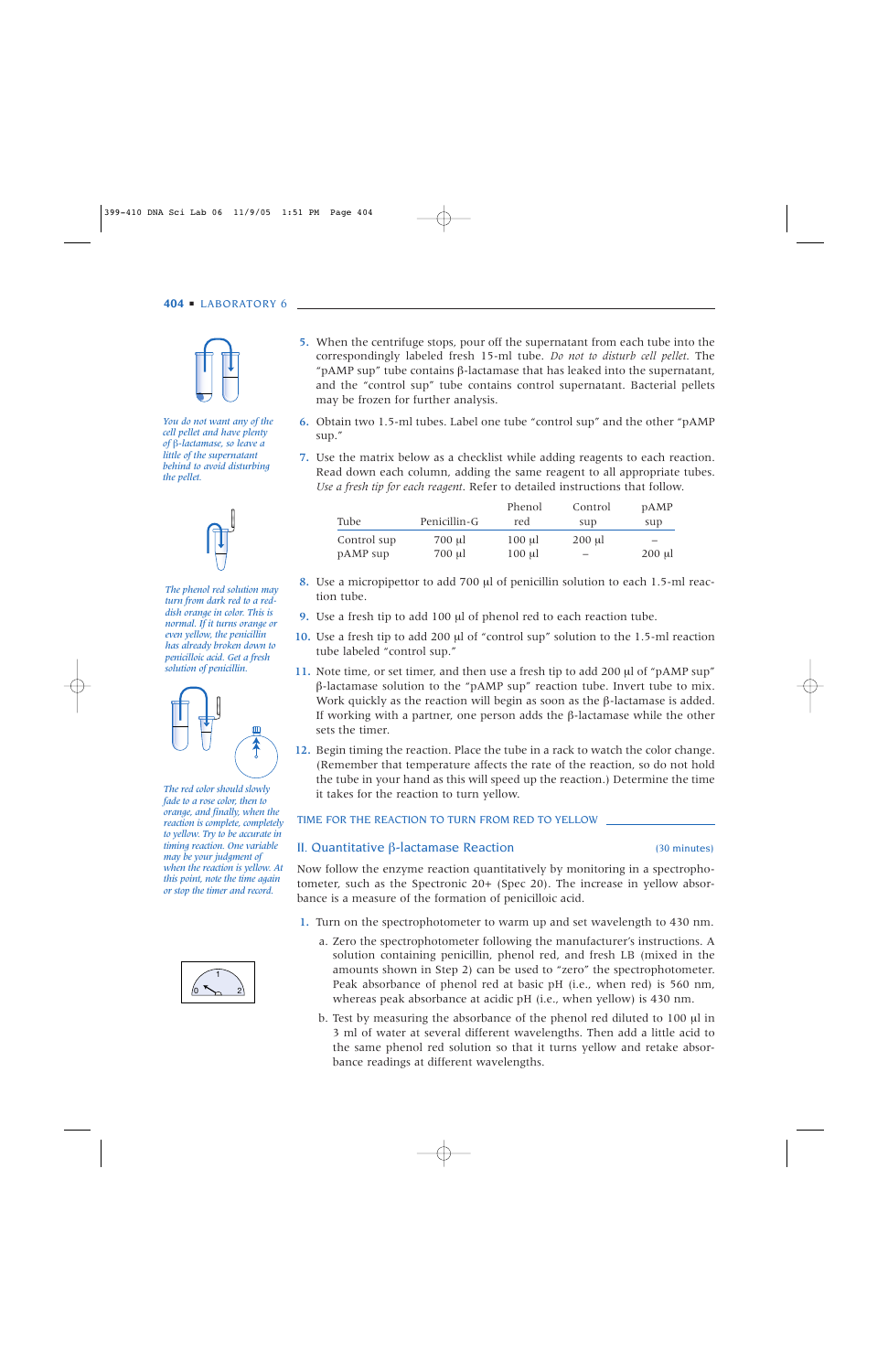*The control tube will be used to measure the background level of 430 nm absorbing material in the reaction. It should have a very low absorbance.*

- 2. When the spectrophotometer has warmed up for 5 minutes, make up a control tube to determine the background in the reaction. (If using a spectrophotometer with a 1-ml capacity cuvette, add volumes indicated in parentheses.)
	- a. Add 2 ml of penicillin solution to the spectrophotometer tube  $(600 \mu)$  for a 1-ml cuvette).
	- b. Add 100 µl of phenol red solution (50 µl for a 1-ml cuvette).
	- c. Add 600  $\mu$ l of "control sup" solution to the tube (200  $\mu$ l for a 1-ml cuvette).
	- d. Cover the tube with Parafilm and with a thumb over the top, invert it twice to mix the reagents.
- 3. Place the control tube in the spectrophotometer. Record the absorbance at 430 nm. This is the "control sup" background absorbance. Save this tube and read the absorbance again in Step 10.
- 4. Set up a table in a notebook as shown below to record the data.

| Time (seconds) | pAMP sup |
|----------------|----------|
| $\overline{0}$ |          |
| 30             |          |
| 60             |          |
| 90             |          |
| 120            |          |
| 150            |          |
| 180            |          |
| 210            |          |
| 240            |          |
| 270            |          |
| 300            |          |
| 330            |          |
| 360            |          |
| 390            |          |
| 420            |          |
| 480            |          |

#### "CONTROL SUP" BACKGROUND INITIAL ABSORBANCE READING



*Using less pH indicator keeps spectrophotometer readings from going off scale. If reaction produces an absorbance value of 2, then repeat using half the amount of phenol red (50* µ*l for Spec 20 glass tube, or 25* µ*l if using 1-ml cuvette).*

#### "CONTROL SUP" BACKGROUND FINAL ABSORBANCE READING

- 5. In a new spectrophotometer glass tube, add 2 ml of penicillin solution. (If using a regular spectrophotometer and a 1-ml capacity cuvette, add 0.6 ml of penicillin.)
- 6. To the same tube, add 100 µl of phenol red (50 µl for a 1-ml cuvette).
- 7. To the same tube, add 0.5 ml of "pAMP sup" β-lactamase solution (0.2 ml in a 1-ml cuvette).
- 8. Mix by pipetting up and down or by covering the top of the tube with Parafilm and inverting two or three times. Immediately transfer the tube to the Spec 20. The reaction starts as soon as the β-lactamase is added, so move quickly to establish the zero time reading.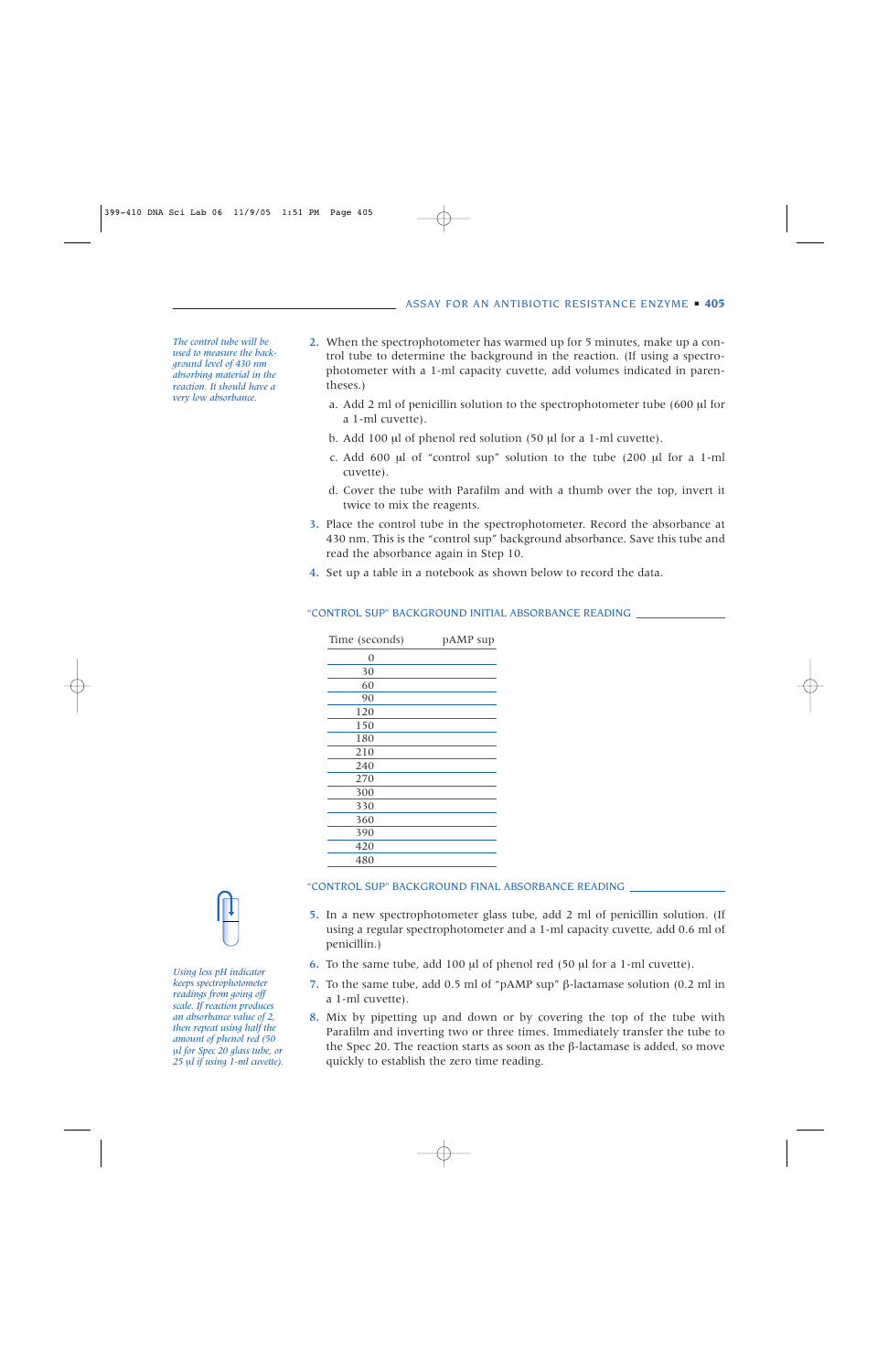

*If working with a partner, one person keeps track of the time and the other keeps track of the change in absorbance.* 

- 9. Simultaneously, start the timer and take an initial reading at 430 nm from the spectrophotometer. The initial reading of pAMP sup may not be as low as the control reading. Overnight *E. coli*/pAMP cultures contain cleaved ampicillin which, like penicilloic acid, is acidic and contributes to the color change from red to yellow. Record the readings every 30 seconds until no significant increase in absorbance is seen for 1 minute.
- 10. Place the control tube (from Step 3) in the spectrophotometer. Record this reading again to confirm that the absorbance of the control tube does not change over time.
- 11. Take time for responsible cleanup.
	- a. Segregate for proper disposal culture tubes and micropipettor tips that have come in contact with *E. coli*.
	- b. Disinfect cell suspensions, tubes, and tips with 10% bleach solution or disinfectant.
	- c. Wipe down lab bench with soapy water, 10% bleach solution, or disinfectant (such as Lysol).
	- d. Wash hands before leaving lab.

#### RESULTS AND DISCUSSION

In this laboratory, you have carried out an enzyme reaction using β-lactamase, also known as penicillinase. β-lactamase is the enzyme encoded by the gene *pAMP* that renders *E. coli* resistant to ampicillin, a form of penicillin. The enzyme converts penicillin into penicilloic acid. Although this reaction cannot be "seen," it can be monitored by following the associated accumulation of hydrogen ions. This experiment demonstrates the daily challenge of the molecular biologist: How to see what is not visible.

In this laboratory exercise, you should have observed that the "control sup" tube remained red throughout the incubation. On the other hand, you should have observed the "pAMP sup" tube change from pale red to orange to bright yellow. This color change represents the formation of hydrogen ions as a result of the formation of penicilloic acid. The color change in the enzyme reaction tubes should be fairly rapid. The rapidity of the change is a function of the activity and/or concentration of the enzyme.

- 1. Why is the phenol red solution made up in 10 mm Tris-HCl (pH 7.9)?
- 2. Write out the equation for the enzyme reaction that occurs in this experiment.
- 3. How would you predict the following factors to affect the rate of the reaction:
	- a. Decreasing the temperature.
	- b. Using a higher concentration penicillin-G.
	- c. Heating the β-lactamase to 70ºC for 10 minutes.
	- d. Adding more β-lactamase.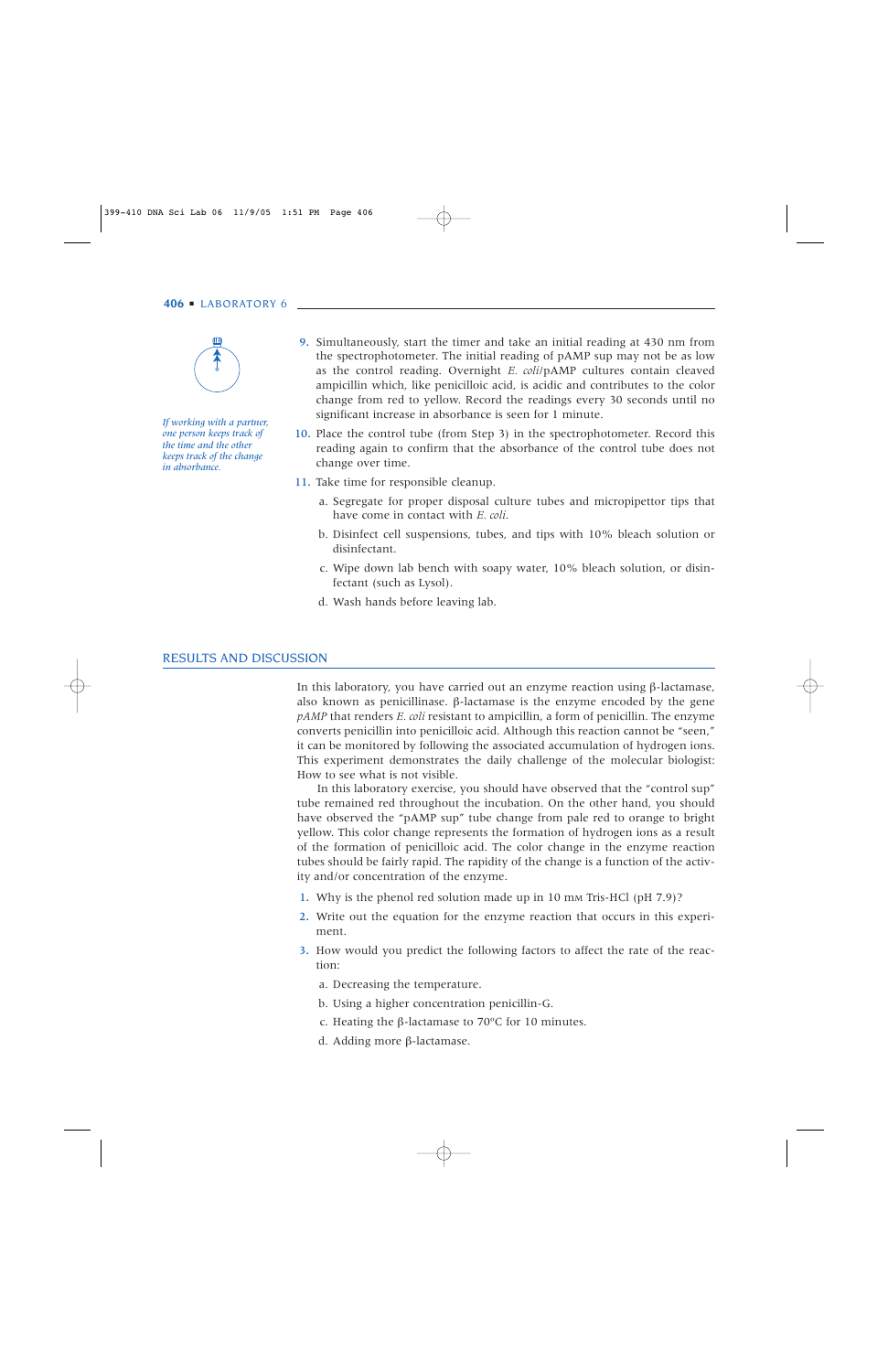- e. Adding more phenol red.
- f. Using 50 mM Tris (pH 7.9) to make up the phenol red.
- g. Using 10 mM Tris (pH 9.0) to make up the phenol red.
- 4. Plot the spectrophotometer data for the "pAMP sup" β-lactamase reaction. Plot time in minutes on the *x* axis. Plot absorbance on the *y* axis.
- 5. Predict what the plots would look like if you took readings at 560 nm (the peak absorbance of phenol red at basic pH).
- 6. The rate of the reaction is defined as the amount of substrate formed over time. In this experiment, you indirectly measured substrate formation as an increase in [H+ ], which you measured as the increase in absorbance at 430 nm. Look at your plot and describe the point at which the rate of the reaction is greatest. Write the rate of the reaction as change in absorbance per minute.

# FOR FURTHER RESEARCH

- 1. Enzymes are generally sensitive to heat. Heat-inactivate 1 ml of the β-lactamase solution by incubating at 70ºC for 10 minutes and then repeat the assay, comparing the reaction of the heat-inactivated enzyme with untreated enzyme.
- 2. Use β-lactamase activity to destroy ampicillin on an agar plate. Do the following:
	- a. Sterilize β-lactamase solution by filtering through a syringe filter into a sterile 15-ml tube.
	- b. Obtain sterile cotton applicators, an agar plate containing ampicillin, and a tube of *E. coli* culture. Soak a cotton applicator in the sterile β-lactamase.
	- c. Moving quickly, lift the plate lid and write your initials with the applicator on the surface of the plate. (You can redip into the β-lactamase.)
	- d. Allow the plate to set for a few minutes, so that the β-lactamase soaks into the agar.
	- e. Soak a fresh sterile applicator in the *E. coli* culture. Open the plate again and use the applicator to coat the entire surface with bacteria.
	- f. Incubate the plate at 37ºC (take time for responsible cleanup).
	- g. After 24 hours, remove the plate; store at 4ºC until it can be analyzed.
	- h. Examine the plate and explain what has happened.
- 3. β-lactamase resides in the periplasm between the cell wall and the cell membrane. Normally, β-lactamase leaks into the media through the cell wall, but some remains trapped in the periplasm. Lysozyme is an enzyme from egg whites that destroys bacterial cell walls and releases the trapped β-lactamase into the media. Treat bacteria with lysozyme to release β-lactamase.
	- a. Make up a stock of 20 mg/ml solution of lysozyme (pH 7.9) (store at  $-20\text{°C}$ ).
	- b. Thaw the "pAMP" and "control" bacterial pellets frozen in Part I, Step 5.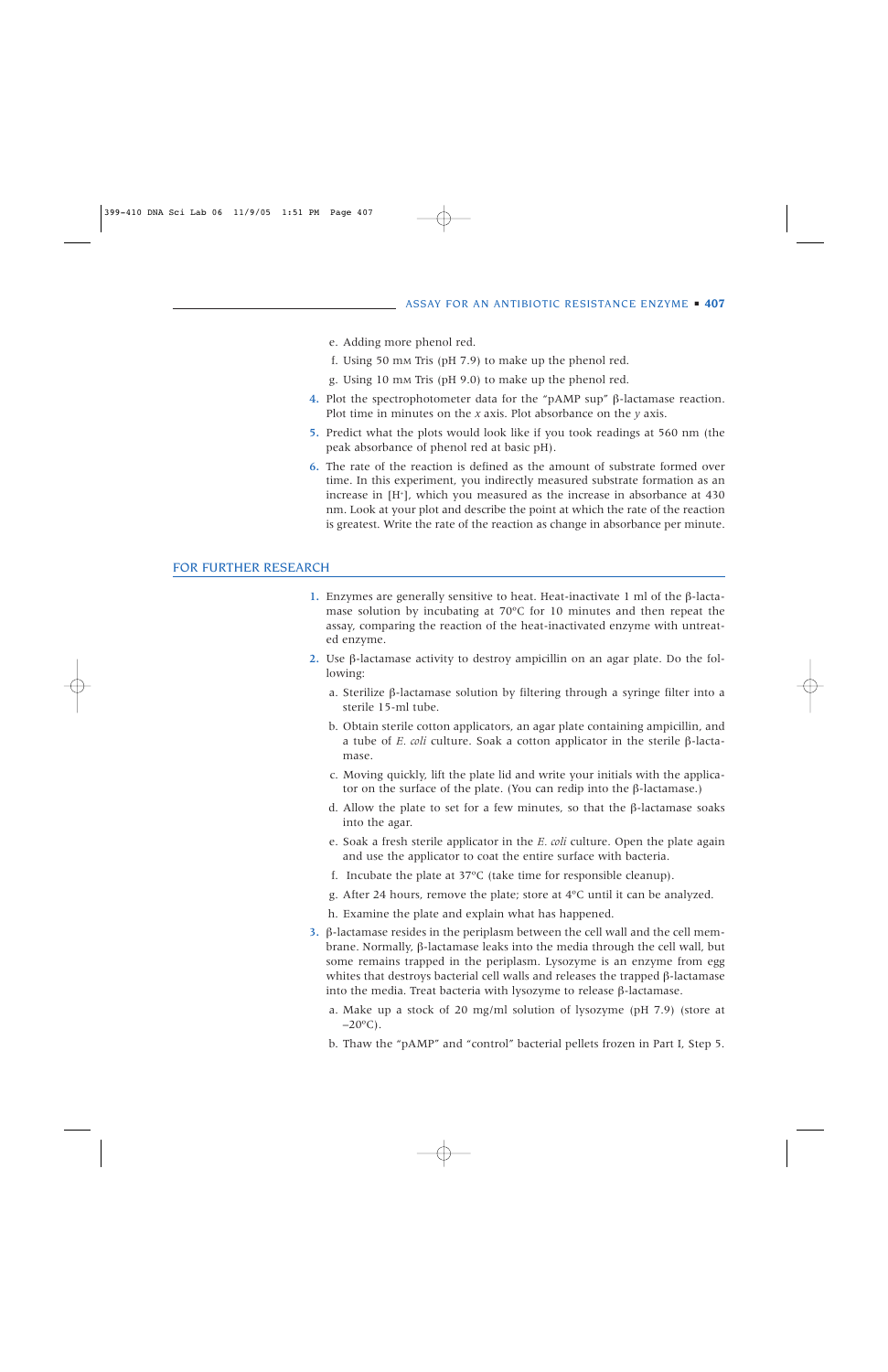- c. Add 5 ml of fresh LB broth to each tube containing the pellets. Close caps securely and vortex or shake the tubes vigorously for 1 minute.
- d. Add 500 µl of lysozyme solution to each tube. Close caps securely and mix by inverting tubes several times.
- e. Incubate for 10 minutes at 37ºC or 15 minutes at room temperature. Close caps securely and vortex or shake tubes vigorously for 1 minute.
- f. Place tubes in a *balanced* configuration in a clinical centrifuge. Centrifuge at 2000–4000 rpm for 10 minutes to pellet cells.
- g. Label two fresh 15-ml tubes "pAMP + lys" and "control + lys."
- h. When the centrifuge stops, pour the supernatant from "pAMP" and "control" tubes into "pAMP + lys" and "control + lys" tubes, respectively. These tubes contain β-lactamase released from the periplasmic space  $(pAMP + lys)$  and control supernatant (control + lys).
- i. Proceed exactly as in Steps 6 through 12 from Part I of the protocol, replacing "control sup" with "control + lys" and "pAMP sup" with "pAMP  $+$  lys."
- j. Compare the times the "pAMP sup" and "pAMP + lys" enzyme reactions take to reach completion.
- 4. Overnight *E. coli*/pAMP cultures contain cleaved ampicillin which, like penicilloic acid, is acidic. Compare the absorbance of your "control sup" and "pAMP sup" solutions by setting up two reactions as in Part II of this lab, but using water in place of penicillin-G. To each reaction, add 600 µl of water and 50 µl of phenol red. To one tube, add 200 µl of "control sup" and to the other tube add 200 µl of "pAMP sup." Measure the absorbances at 430 nm using a spectrophotometer. Do the values differ?
- 5. You can purify β-lactamase from a 100-ml overnight culture of *E. coli*/pAMP.
	- a. Add lysozyme to the culture to 2 mg/ml and incubate for 15 minutes at 37ºC with shaking. Centrifuge to remove cells. Dissolve 15 g of ammonium sulfate in the supernatant. Place on ice for 10 minutes, and then centrifuge for 10 minutes. A precipitate will form at the bottom of the tube. Save this pellet and the supernatant. Resuspend the pellet in 2 ml of 10 mM Tris (pH 7.9) and set aside. Add another 25 g of ammonium sulfate to the supernatant and place on ice for 10 minutes. Centrifuge for 10 minutes and save the final supernatant. Resuspend the pellet in 2 ml of 10 mM Tris (pH 7.9).
	- b. Now determine which fractions contain β-lactamase activity by assaying the original supernatant, the resuspended ammonium sulfate precipitates, and the final supernatant with penicillin-G and phenol red. Determine the protein concentration of the original supernatant using a Bradford assay or Bio-Rad solution and compare with the other fraction containing β-lactamase activity. Finally, use a spectrophotometer as described in this laboratory to determine the relative β-lactamase activity of the original supernatant and the active fraction. Determine activity versus protein concentration.